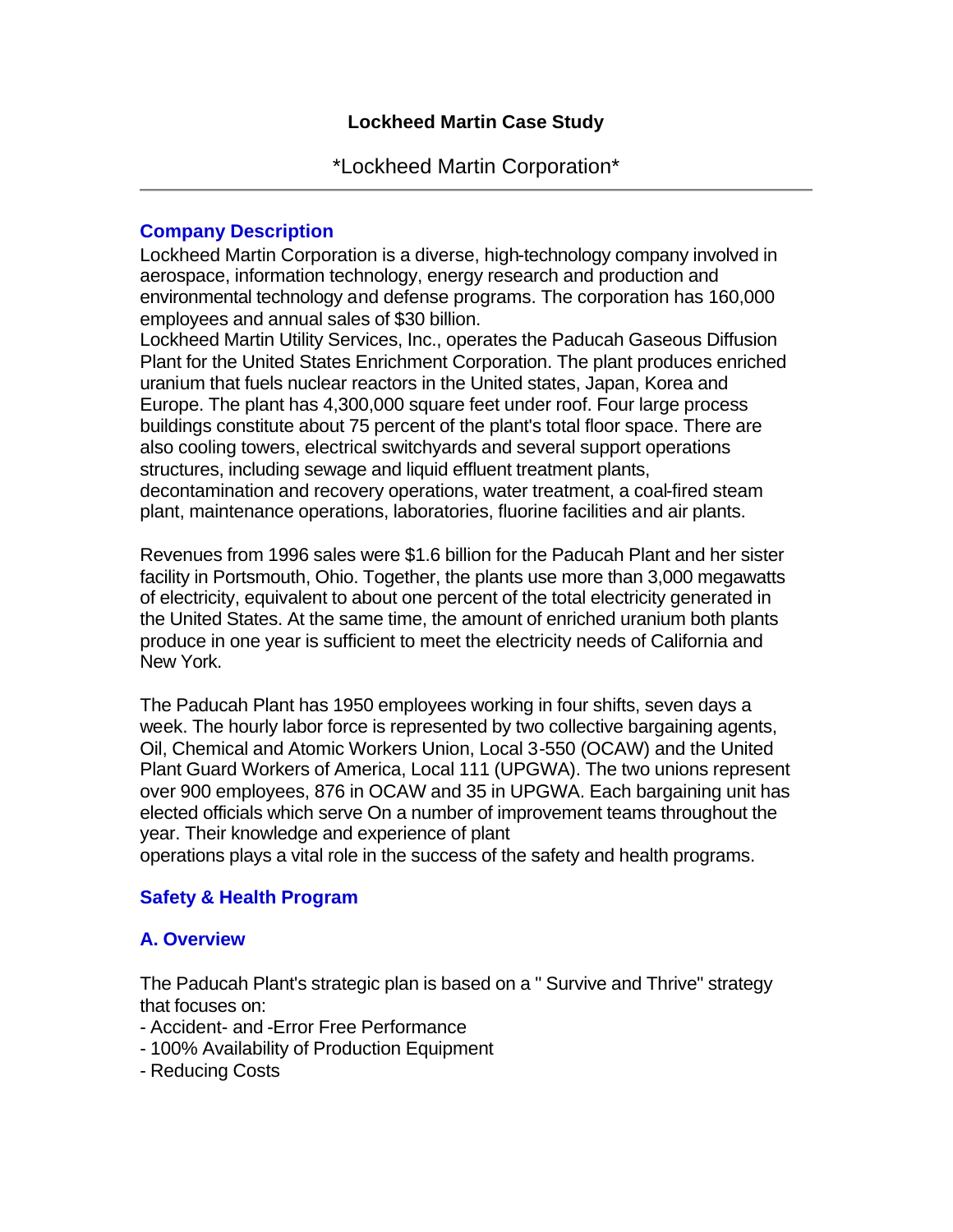The Paducah Plant views accident- and error-free performance, employee safety and health and productivity as part of a closely linked process. When the plant operates without errors, accidents are avoided and equipment is maintained in a fully operational condition. The plant has adopted a home-grown version of a Japanese Five S program (based on the work of Takashi Osada) called Conduct of Operations. This program focuses on accurate procedures, extensive training and qualification of employees, work control and pre-job briefings as the basis of maintenance work and an extensive program of internal surveillances, audits and self-assessments. Paducah employees place emphasis on planning, good housekeeping, standardization of work practices, communication and discipline. All plant personnel are expected to report any problems (and recommend solutions) through a structured problem reporting system, which identifies about 8,000 issues a year. The problem reports are reviewed daily by Industrial Safety to identify safety issues. Safety evaluations are conducted and immediate compensatory actions are implemented. After the safety evaluation is conducted the problem reports are classified as safety suggestions if warranted and assigned to the responsible organization for correction. Additional focus on safety is provided through safety meetings, a rigorous lockout and tagout program, a joint union and management safety committee, a staff of health and safety experts and the use of empowered union/management teams to improve safety and work processes. The OCAW union has an appointed safety and health representative who identifies safety and health issues and provides input for making improvements to the plant's safety and health program. He works as a craftsman half a day and as a safety professional the remainder. This arrangement has enabled him to contribute to the successes in resolving safety issues.

Each month, union representatives from OCAW and UPGWA and management meet to identify safety-related issues in the plant and discuss concerns raised at off-site union meetings. As a result of the monthly meetings, actions are assigned to the managers and progress on corrective actions is tracked through the minutes of the meeting until resolved. Electrical issues are referred to the Plant Electrical Safety Committee for resolution. Plant personnel also conduct extensive root cause analysis of any major Safety or operational problem and examine the root causes of minor repetitive problems.

The plant's senior management takes a very active role in the safety program. Senior management regularly spend time walking spaces throughout the plant evaluating health, safety and operational conditions. Facility evaluations are conducted based on their personal observations and reports are issued quarterly. First line managers are also vital leaders for safety and productivity. These managers conduct the crew briefings, hold safety meetings, verify compliance with procedures and assure that their employees meet documented qualification standards. First line managers and maintenance work planners review all aspects of jobs prior to the initiation of job activities. Planners ensure adequate parts and procedures are available. First line managers go to the work area and review Lockout/tagout (LO/TO) permits and boundary controls parameters. First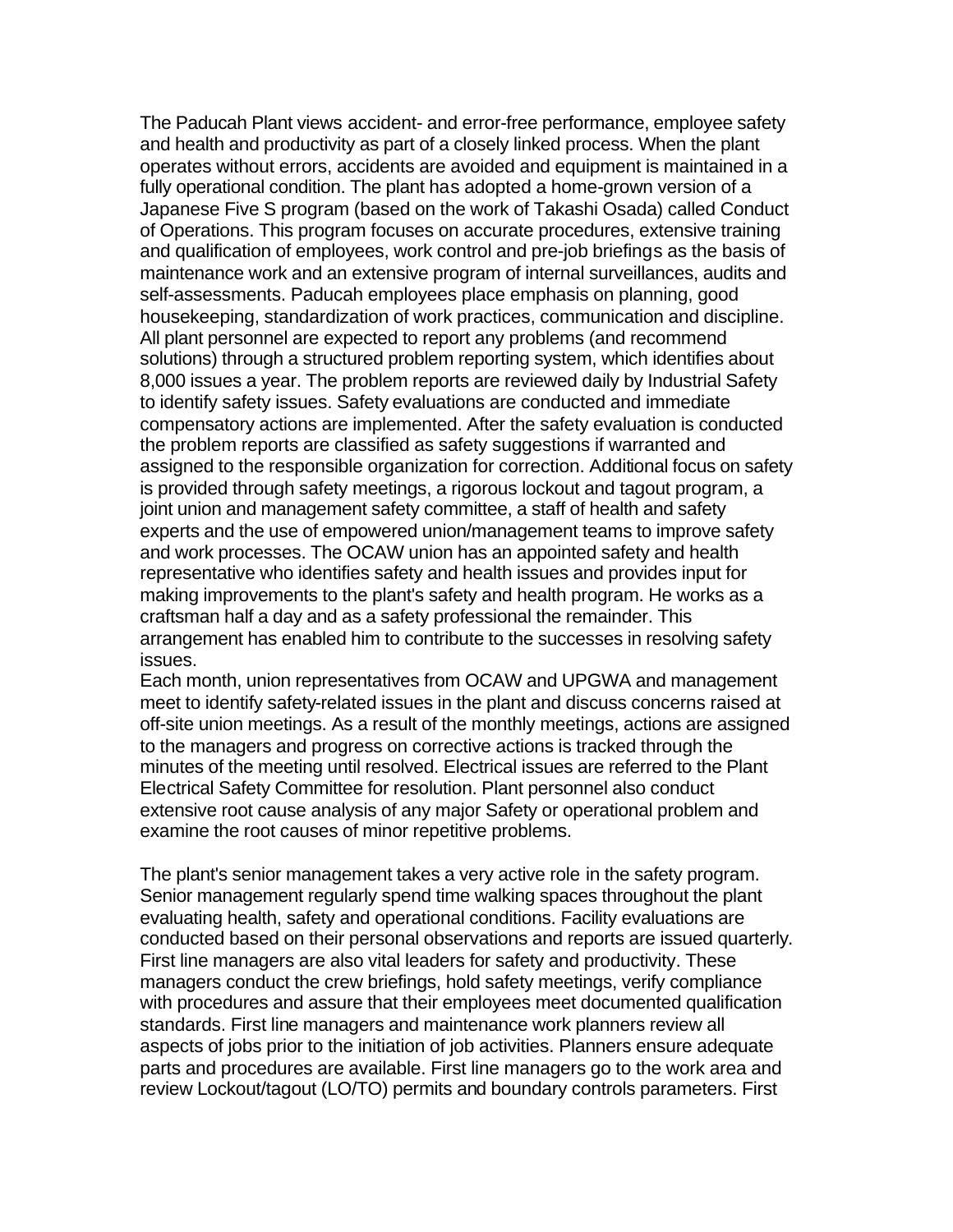line managers are the first people to receive and act on any type of safety or operational issue.

The Safety and Health Work Permit (S&HWP) and the LO/TO programs are two fundamental elements of the overall safety and health program at the Paducah plant. The S&HWP is a tool used to evaluate planned work to identify potential job hazards. The S&HWP consists Of two major sections. The first section lists a broad description of the entire project and is titled. "ENTIRE WORK SCOPE." This section applies to all work groups that will perform work under this permit. Space is provided in this section for support groups such as Nuclear Safety, Fire Services, Industrial Safety, as well as other needed groups to provide further recommendations for the control or elimination of safety hazards. Appropriate safety guidance such as system preparations, nuclear criticality requirements, LO/TO permits, etc., are listed in this section as it applies to the entire work scope. The next section is job specific and is titled "PERMIT BLOCK" Permit blocks are subdivisions of the operations required to complete the broad objective stated in the entire work scope section. Each craft will receive their own permit block that encompasses the tasks they are to perform. Space is provided in these blocks for Health Physics and Industrial Hygiene groups to perform specific health hazard evaluations, as needed. Pertinent requirements such as required personal protective equipment heat stress work/rest regiments, sampling requirements, additional special equipment, etc., are listed in this section. In 1992, the LO/TO program was enhanced to meet new standards which include the use of personal locks, lock boxes and lockable valve covers.

All employees are expected to work in accordance with the plant's procedures. Employees are expected to report any and all problems with equipment or procedures and any form of safety and health concern through the problem reporting system. Employees who report problems always receive a reply to let them know what corrective action is being taken.

A general plant policy to empower all plant employees with Stop Work Authority is an example of the management's team concept in operating the plant. All employees have the authority to stop work if they notice a change in their job scope which presents a hazard. Any procedure error detected is adequate reason for stopping work. Work cannot continue until errors are corrected and all job hazards are eliminated.

## **B. Capital Improvements**

Since 1990, various internal and external safety and health audits performed at PGDP have resulted in the identification of more than 14,600 unsafe conditions. The audits compared the company workplace conditions with the United States Department of Labor, Occupational Safety and Health Administration (OSHA) General Industry Standards. The majority of the unsafe conditions identified during that time period were related to working platforms, machine guarding,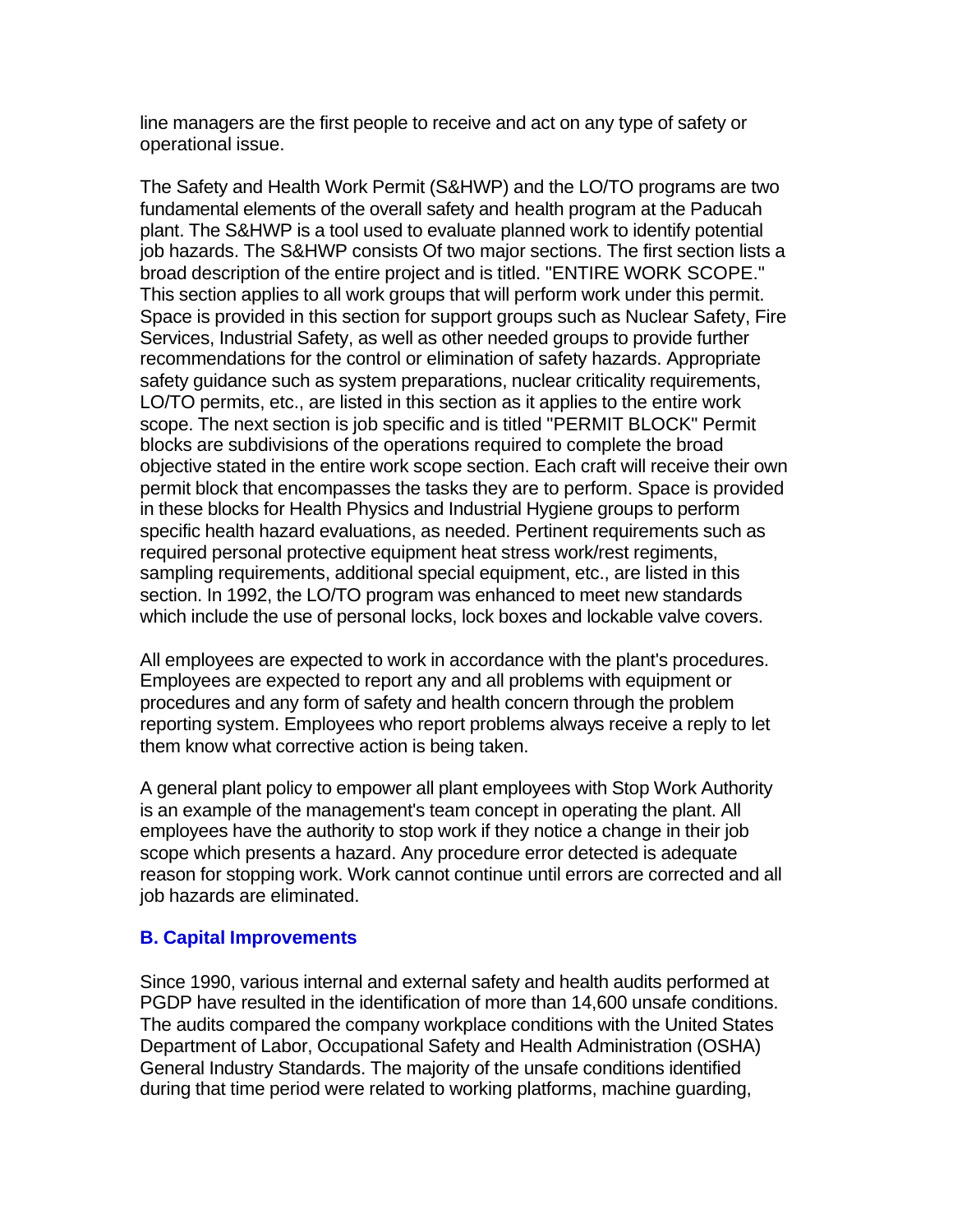electrical equipment and fire protection upgrades. Through April 1998, all but 30 of the 14,600 unsafe conditions have been repaired or replaced to meet OSHA standards and improve employee workplace conditions. As stated before problem reports can be written by any employee who discovers an unsafe act or condition. All problem reports written related to employee safety are evaluated by a dedicated group of industrial hygiene and safety specialists.

Since 1993, management has spent approximately \$12million dollars on OSHA compliance upgrade projects. Major projects include:

#### \* Guardrail Installation

Over 7 miles of guardrail have been installed on work platforms at elevated heights to protect employees from fall hazards.

Approximately 125 ladders, platforms and stairways have been repaired or replaced to meet OSHA standards.

## \* Machine Guarding

Currently, 1500 pieces of process and auxiliary equipment have had machine guards installed or modified to meet OSHA machine guarding standards.

#### \* Electrical Safety

Over 600 circuit breaker panel directories were retraced and labeled to ensure overcurrent protection of equipment.

#### \* Fire Protection

Significant improvements to sprinkler systems have been made to various buildings throughout the plant to protect employees and process equipment.

#### \* Health Hazard Upgrades

Comprehensive studies to identify health hazards including respiratory protection, heat stress and hearing protection were conducted, evaluated and applicable recommendations implemented.

## **C. Union/Management Safety and Health Teams**

The plant makes frequent use of Total Quality Management (TQM) teams to improve work processes and employee safety. These teams are composed of union employees and members of management. The combined knowledge of these groups have enhanced facility operations. Some of the team.s recent accomplishments include:

-Improving hot work (welding and burning) by revising procedures, modifying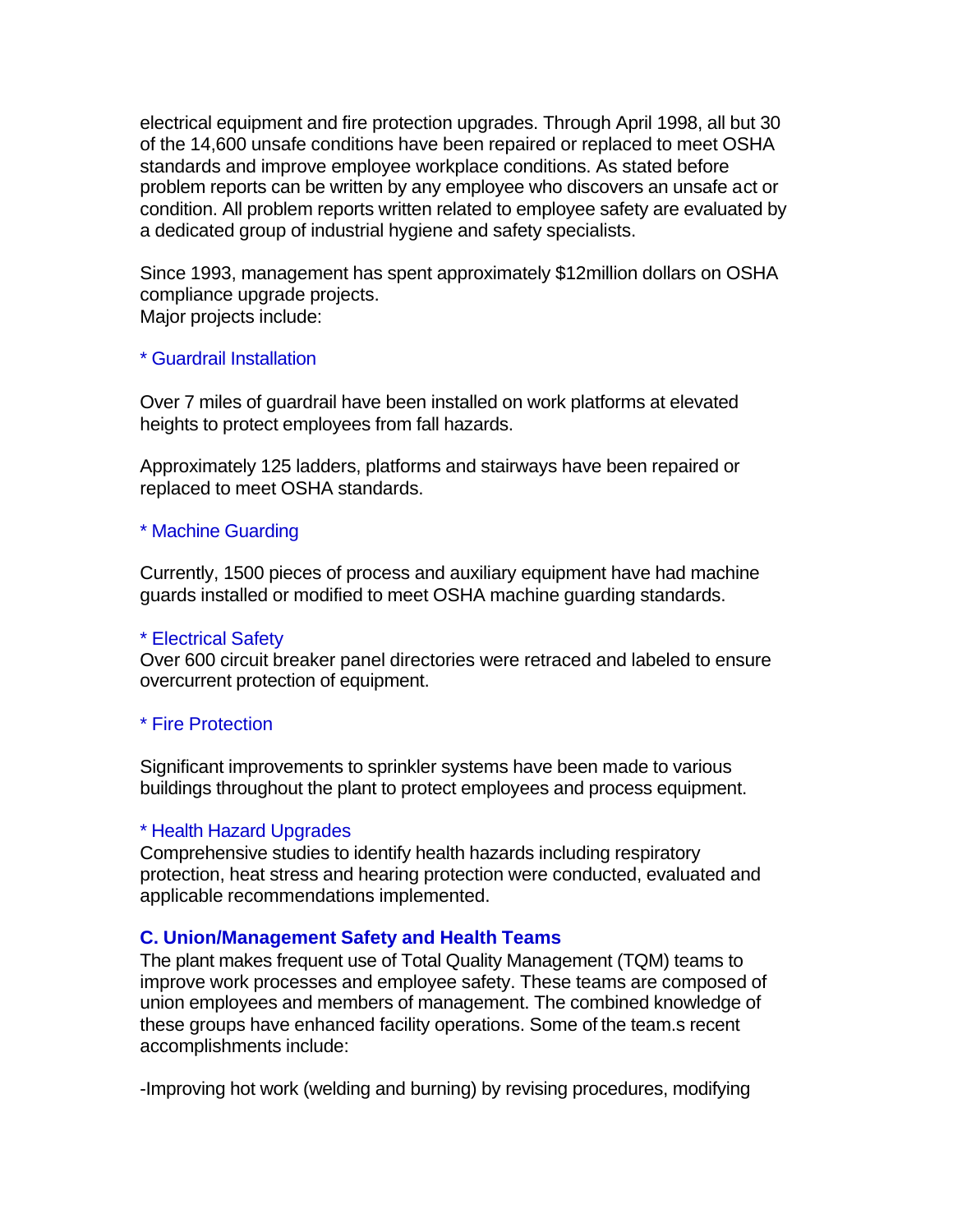training and enhancing the overa11 welding program with these quality improvements.

-Reducing the amount of paperwork and preparation time required by the permit system by combining various work permits into one permit while still addressing all safety and health issues and ensuring employee protection.

- Researching new ways to protect workers in the plant's high temperature environments through the use of cool vests and portable air cooling equipment. The process floors can have temperatures reaching 140 degrees.

- Developing a safe new method for cleaning air cooled power transformers in production buildings and capturing the dust particles in a HEPA vacuum system. The new method meets OSHA requirements, prevents damage to equipment from build-up of dust and improves operating efficiency.

#### **D. Injury/Illness Performance**

Recent data on the plant's injuries and illnesses shows that in the past six years, recordable injuries and illnesses (RII) have declined from 8.31 in 1991 to the 1997 rate of 3.07. (See Fig. 1) Total lost workday cases (LWC) have also declined. In 1991, the LWC rate was 4.1 and in 1997 had declined to l.13. (See Fig.2) In comparison with the Bureau of Labor Statistics injury/illness data for 1996, the plant was below the industry average for our industry code. This improvement can be attributed to management's commitment, personal accountability. an effective safety program and teamwork, which has continually improved since 1990. Safety professionals work with employees during job planning. Conducting evaluations and question/answer sessions have also been beneficial for the employees. Utilizing a strong work planning philosophy has also been a key to reducing injuries and increasing production.

| 1991  1992  1993  1994  1995  1996  1997                                                                              |  |  |  |
|-----------------------------------------------------------------------------------------------------------------------|--|--|--|
| $\parallel$ 8.31 $\parallel$ 5.29 $\parallel$ 5.57 $\parallel$ 4.67 $\parallel$ 4.5 $\parallel$ 3.19 $\parallel$ 3.07 |  |  |  |

| Total Recordable Injuries/Illnesses Rate (figure1) |
|----------------------------------------------------|
|----------------------------------------------------|

#### Total Lost Work Day Rate (figure2)

| 1991 1992 1993 1994 1995 1996 1997 |  |  |  |
|------------------------------------|--|--|--|
|                                    |  |  |  |

Increasing safety awareness among employees has been a continuous goal for the plant. The more safety information an employee receives, the more likely he/she will think about how to complete a job in a safe manner. The plant has embraced the STAR concept - Stop, Think, Act and Review. This concept serves as a mental signal for employees to stay focused on being safe.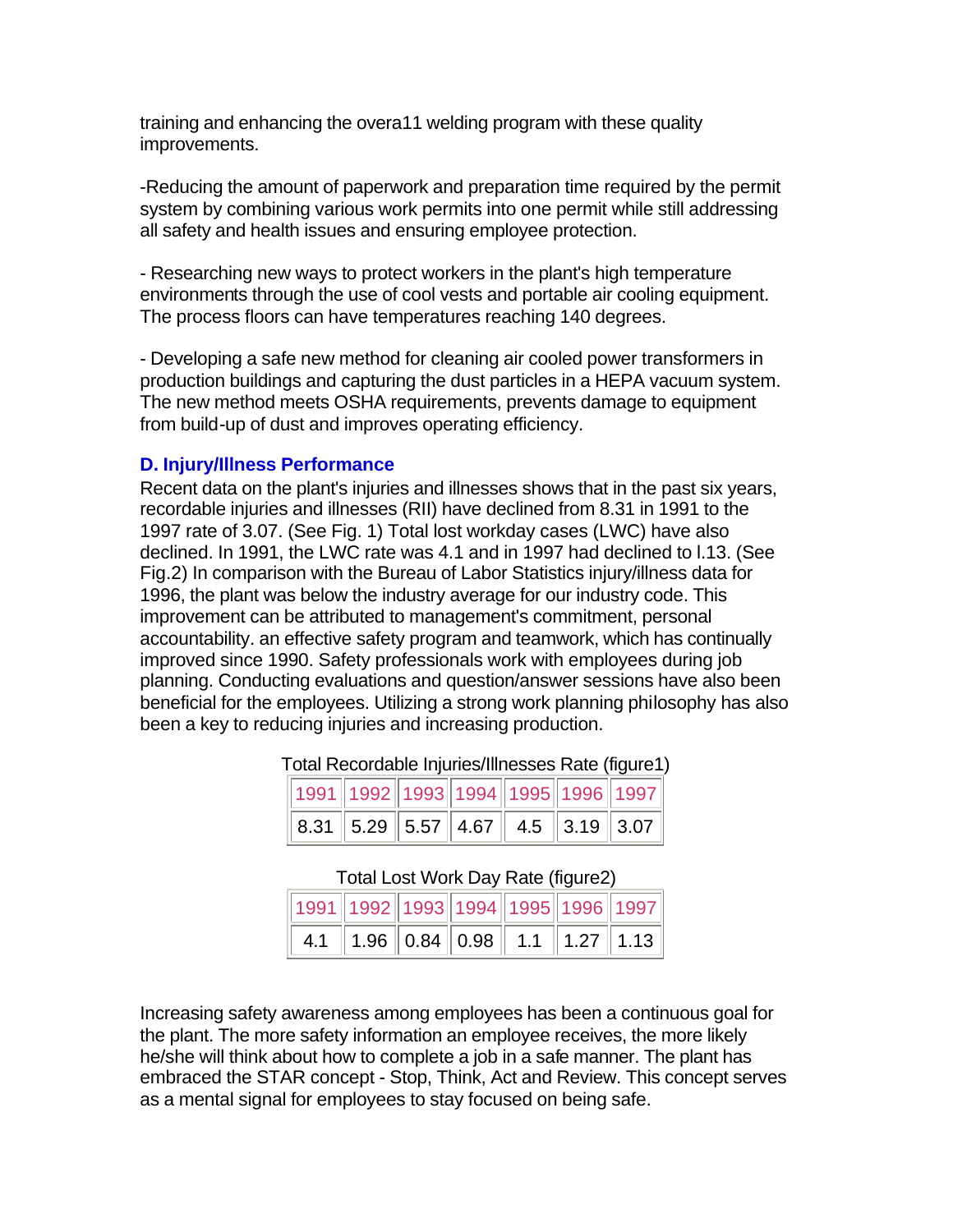Many factors contribute to the plant's success in reducing injuries. For example:

- Crew briefings.
- Job evaluations.
- Discussions on potential hazards.
- Reviewing near-misses.
- Accident investigations (injuries and vehicles).
- Identifying hazards and immediately reporting.
- Communicating trending information.
- Displaying safety information/charts/graphs throughout the plant for employees to view (see following example).
- Motivating employees to be actively involved in their safety.
- Continuous training.
- Prompt reporting of minor injuries.

#### Making Safety Visible

|                   | Goals       | Actual |
|-------------------|-------------|--------|
| LWC-A             | $<=8$ /year |        |
| LWC-A RATE $0.42$ |             |        |
| RII               | <4/month    |        |
| <b>RII RATE</b>   | 2.83        |        |

# PREVIOUS DAY INJURIES: \_\_\_\_\_\_\_

Accident- and error-free performance is not limited to on-the-job performance. It includes off-the-job performance as well. Off-the-job injuries can affect production by forcing a reassignment of employees, overtime work and job rescheduling. Safety meeting topics are selected to remind employees to be safety-minded away from work. Examples include vehicle/transportation safety, recreational safety and home safety (which includes fire, electrical. lawn equipment, etc.). Emphasis on off-the-job safety has been instrumental in the decline of off-the-job accidents. resulting in Increased productivity.

## Off-The-Job Injury Rate (figure3)

|      | 992  |      |      |      | 996  |      |
|------|------|------|------|------|------|------|
| 9.24 | 5.67 | 4.85 | 4.Z≿ | 2 48 | 3.81 | -.45 |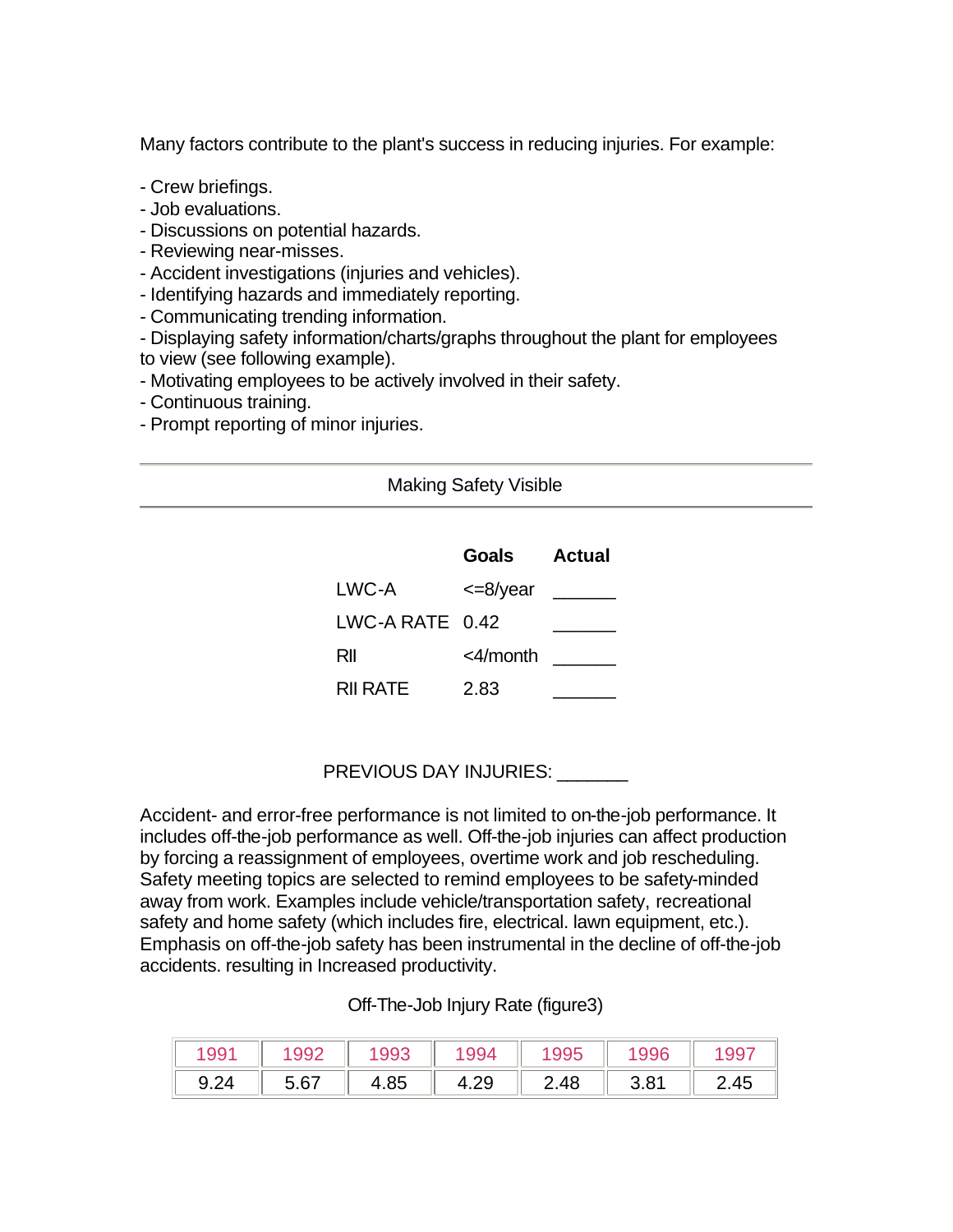Setting target goals for injury/illness performance is an integral pan of the safety program to reduce injuries/illnesses and is used in conjunction with a safety award and recognition program. Employees are recognized for their safety performance. Demonstrations. safety fairs. seatbelt day, tool safety and electrical safety are some examples of campaigns utilized with specific safety awards distributed.

## **Effect On Productivity**

The Paducah Plant uses the separative work unit (SWU) to measure productivity based on total

production output. Productivity is measured based on the unit cost of a SWU and based on the number of

SWUs produced divided by the number of employees. Other measures that are important to the plant are

on-time delivery and compliance with production schedules.

The Paducah Plant's safety based culture has enabled it to operate efficiently and reach all-time production records. The plant has maintained 100 percent delivery of its product on schedule and has constantly met quality standards. Factory costs have been reduced by 20 percent over the last 5 years and a 24 percent improvement in employee productivity has been achieved based on the unit output per employee. (See figure4)

<<figure4 : Omitted>>

One significant contributing factor to the 20 percent reduction in factory cost was the elimination of costly process incidents. Historically, these incidents have been caused by personnel error, inadequate preventive maintenance, or inadequate procedural controls. Several of these incidents have cost in excess of \$12million in equipment and production losses. (See figures 5 & 6)

<<figure5 : Omitted>>

Production Cells On-Stream (figure6)

| 1993 | 1994              | 1995 |
|------|-------------------|------|
|      | 57.8% 72.0% 96.9% |      |

The efforts to instill a safety culture at the facility involved the revision and generation of numerous procedures, improvements in training, significantly increasing the focus on procedural adherence, increased employee sensitivity to